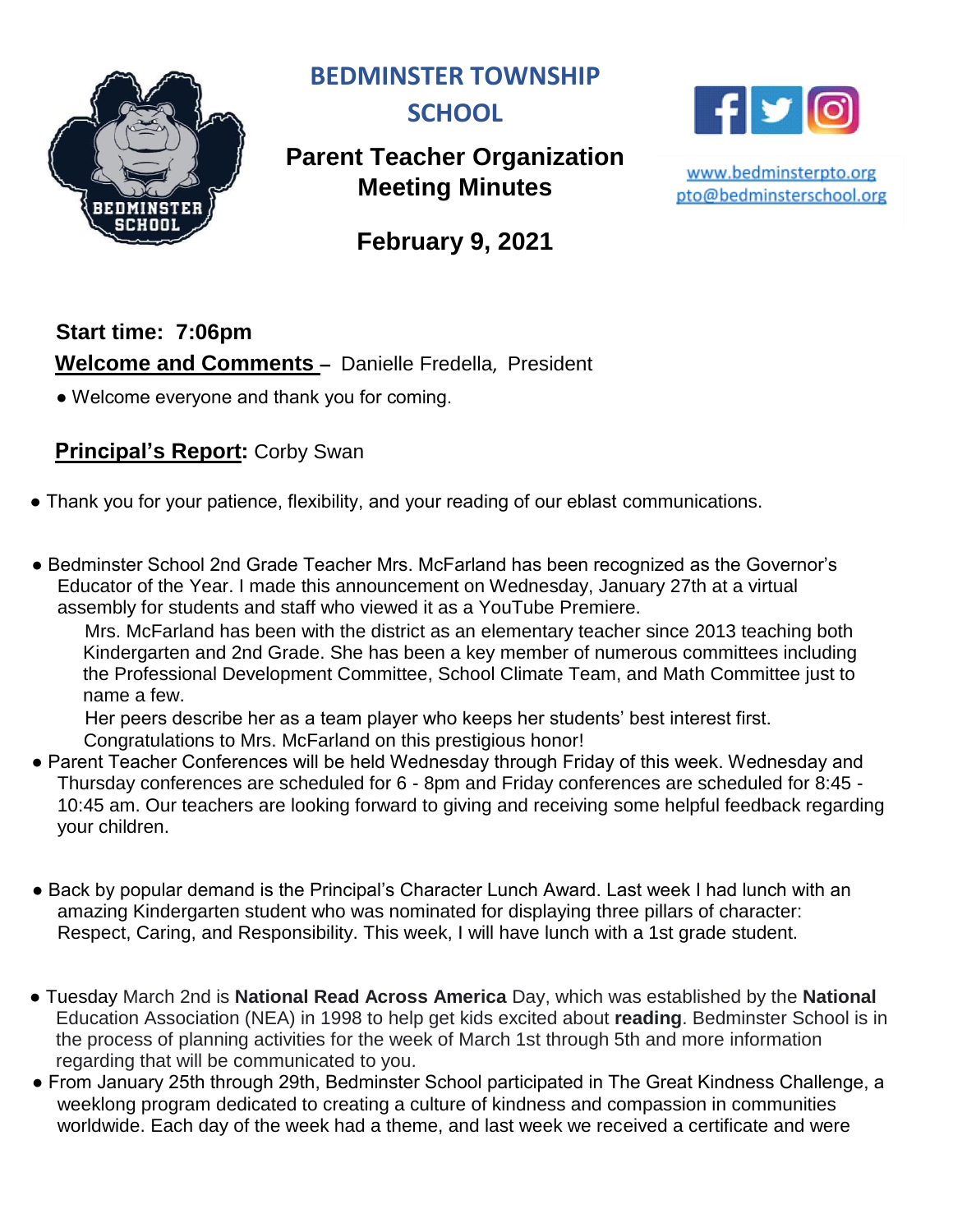recognized as a Kindness Certified School. Many thanks to the efforts of Mrs. Infante, our elementary school counselor who took the lead in our school's involvement with this program.

• Lastly, I want to thank the PTO for all that they do and especially for giving our teachers a platform and opportunity to do these

presentations during our School Family Partnership Series. We started with Mrs. Alfieri and Ms. Spero on Helping Your Child Learn to Read, then transitioned to Dr. Puglia and Ms. Skiba on Ways to maximize Digital and Virtual Learning, and tonight we are pleased to have Title Talk with Ms. Mancini. Thank you to the PTO for all that you do for our school!

### **Principal's Report:** Elizabeth Omegna

Nothing new to report, see Mr. Swan's report above

**Teacher Representative** – Chuck Hogan – not present

### **Board of Education Report** – Giovanna Lamiera

- New Bernards Ed BOE President is Heather Santoro
- Met January 21, 2021
- MP2 there were 175 students choosing to be virtual.
- Conferences scheduled for this week.
- MP3 recess will be back on for everyone.
- Immunizations are overdue. Please spread the word that these must be updated and reported to the school nurse ASAP.
- Mr. Swan is starting the character lunch once again for grades 1-4
- Volunteer information for older students must email Dr. O for volunteer hours and information.
- Wellness week is March 22-26
- Allergy Awareness week will be held from May 3- May 7

### **Correspondence and Minutes** – Marissa Nolfi, Secretary

- All PTO Meeting Minutes Reports can be found on our websites & social media
- A thank you from Jackie McFarland for gift and greeting card from PTO for winning the Educator of the Year award. Congratulations!

### **Treasurer's Report** – Ramsey Melendez, Treasurer

- Report is available on PTO website [www.bedminsterpto.org](http://www.bedminsterpto.org/)
- 50/50 Raffle has separate account.
- Inflows: Leftover money from homeroom parents last year as we did not have end of year parties, gifts for the teachers, not all class baskets were made for Spring Fling. We collected that money totaling \$907. and \$1400 (separated cash from checks) and we will hold that for Spring Fling baskets for this year or definitely next year.
- 55 new teacher memberships
- Box Tops check received for \$171.00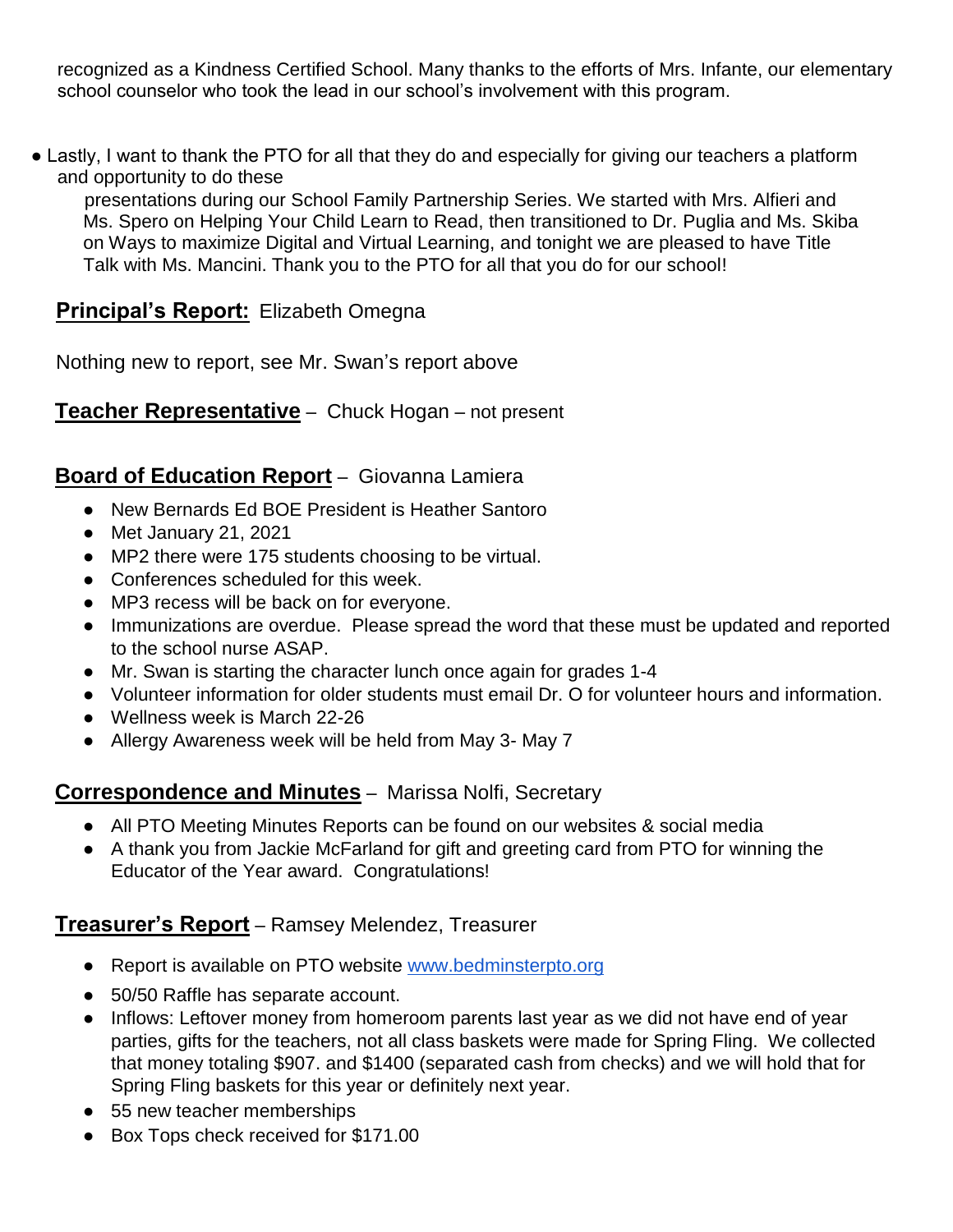- Outflows: Recess games provided by PTO, Gift certificate for Mrs. McFarland
- Total Balance \$48,308.13
- PTO will be collecting memberships via **Paypal friends and family** at btsptotreasury@gmail.com Ramsey Melendez

## **New Business**

### **Spring Fling: Friday, April 30, 2021:** Laura Kamrow

- **Volunteers needed for all commitment types**
- Eblast went out regarding Spring Fling Updates
- Mailer will go out by end of February with more information regarding SF
- This year Spring Fling will be limited to an online silent auction as well as our 50/50 raffle.
- Raffle will take place on our Spring Fling date which is April 30, 2021
- Silent auction will take place during the week leading up to April  $30<sup>th</sup>$
- Please keep your eyes open for all of the information you will need to access our 2021 Spring Fling silent auction and 50/50

Anyone interested in volunteering in any way, please email [LauradeZutter@yahoo.com](mailto:LauradeZutter@yahoo.com)

### **Board Election**: Danielle Fredella

Re-election Positions:

- Danielle Fredella President seeking  $2^{nd}$  term
- Meghan Schulze Vice President seeking 2<sup>nd</sup> term
- Marissa Nolfi Secretary seeking 2<sup>nd</sup> term

Seeking Election

Lisa Cohen – Treasurer

\*Anyone interested in running for any of the upcoming Board positions for the 2021-2022 school year must let the Board know, in writing, no later than March 9, 2021. Elections will be held at the April PTO meeting.

## **Title Talk Presentation**: Miss Mancini

### **Please follow the link below to view Miss Mancini's Presentation: Title Talk**

[https://docs.google.com/presentation/d/1PF4y9Qe9nrQzLxKRUtuuHC5183gWiBVlbk-qviC](https://docs.google.com/presentation/d/1PF4y9Qe9nrQzLxKRUtuuHC5183gWiBVlbk-qviC-njc/edit#slide=id.g35f391192_00)[njc/edit#slide=id.g35f391192\\_00](https://docs.google.com/presentation/d/1PF4y9Qe9nrQzLxKRUtuuHC5183gWiBVlbk-qviC-njc/edit#slide=id.g35f391192_00) 

The link can also be found on the PTO's website as well as all of our social media platforms. *Thank you, Miss Mancini for a wonderful and in formative presentation!!*

### **Public Questions & Comments:**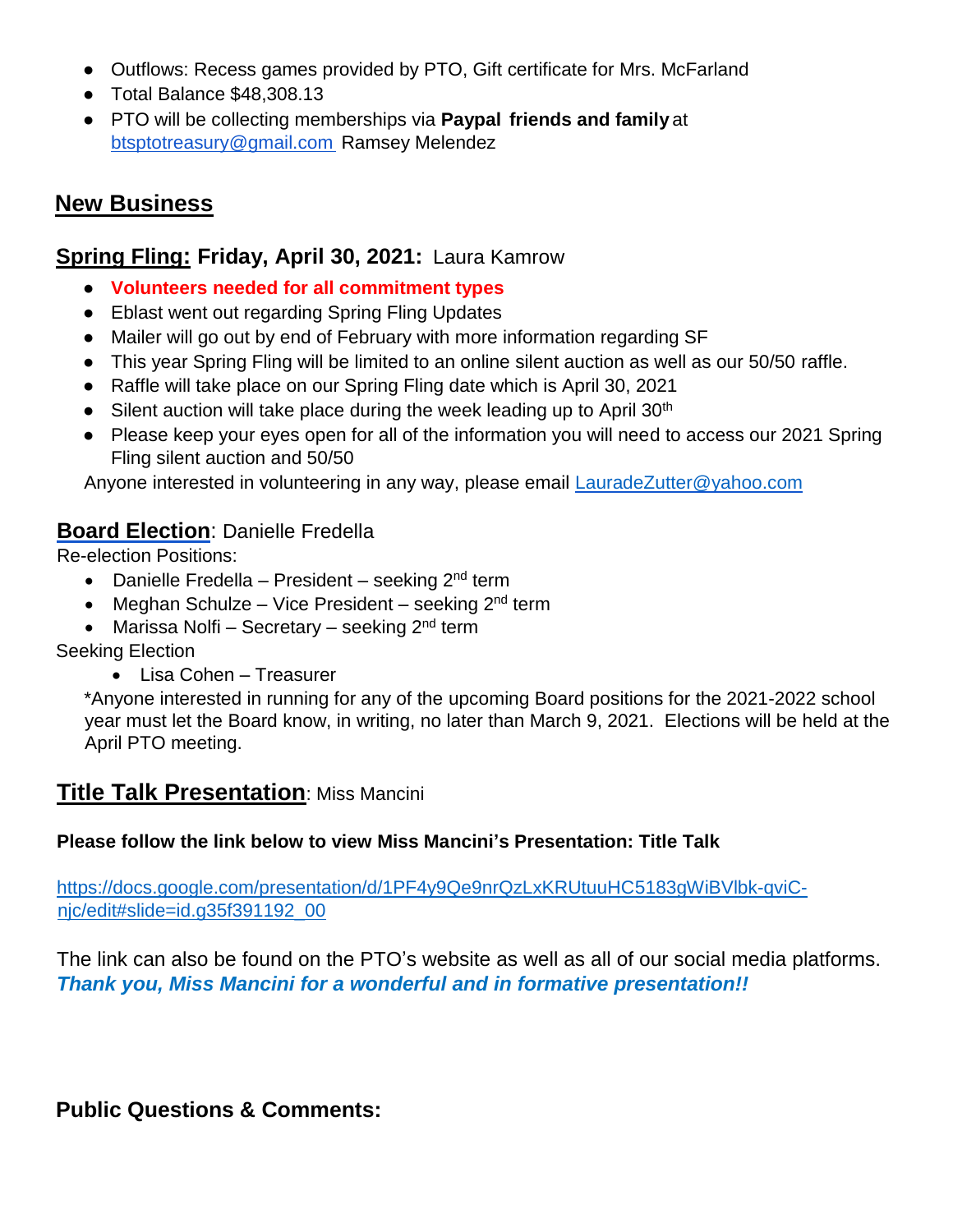**This portion will be held to a 15-minute limit. We politely ask that each speaker limit his or her time to 5 minutes for comments and/or questions in regard to any Agenda point or any other topic related to the**

**PTO. If any written documents are to be given to the PTO Executive Board, please email them to the Board Secretary, Marissa Nolfi, 2 days in advance of the meeting date. [pto@bedminsterschool.org](mailto:pto@bedminsterschool.org)**

# **Old Business**

## **Digital/Virtual Learning Presentation**: Miss Skiba & Dr. Puglia

- Link to this presentation can be found on our websites and on our social media platforms.
- Link to Google Slideshow: [https://docs.google.com/presentation/d/e/2PACX-1vToW7Dygg14La2wMO1\\_KiC3Lo8c\\_-](https://docs.google.com/presentation/d/e/2PACX-1vToW7Dygg14La2wMO1_KiC3Lo8c_-HFjo7DP21qN-a-DNXMz7irYx7ZgYj4K-dVWt78bLCx_NDDRjAo/pub?start=false&loop=false&delayms=3000&slide=id.gabbc18e2d3_0_0) [HFjo7DP21qN-a-DNXMz7irYx7ZgYj4K](https://docs.google.com/presentation/d/e/2PACX-1vToW7Dygg14La2wMO1_KiC3Lo8c_-HFjo7DP21qN-a-DNXMz7irYx7ZgYj4K-dVWt78bLCx_NDDRjAo/pub?start=false&loop=false&delayms=3000&slide=id.gabbc18e2d3_0_0)[dVWt78bLCx\\_NDDRjAo/pub?start=false&loop=false&delayms=3000&slide=id.gabbc18e2d3\\_0](https://docs.google.com/presentation/d/e/2PACX-1vToW7Dygg14La2wMO1_KiC3Lo8c_-HFjo7DP21qN-a-DNXMz7irYx7ZgYj4K-dVWt78bLCx_NDDRjAo/pub?start=false&loop=false&delayms=3000&slide=id.gabbc18e2d3_0_0)  $\overline{0}$
- Please email Miss Skiba at [mskiba@bedminsterschool.org](mailto:mskiba@bedminsterschool.org) or Dr. Puglia at [jpulgia@bedminsterschopol.org](mailto:jpulgia@bedminsterschopol.org) with any questions or should you need any assistance with virtual learning.

## *Huge Thank you to Miss Skiba & Dr. Puglia for this amazing slideshow Presentation!*

# **CardMyYard:**

- Contact Info: Marisa & Corey Hovanec (908) 336-2626 baskingridge@cardmyyard.com
- Facebook: @cardmyyardbaskingridge Instagram: @cardmyyard\_baskingridge
- Most recent sign was a Welcome to Dr. Omenga.
- We will continue to work with Marissa going forward as the signs are very fun and exciting and the company come highly recommended

# **Ongoing Committees**

## **PTO Membership:** Executive Board

- \$15 per Family
- Memberships fees will be collected virtually through Paypal friends & family using the emaIl btsptotreasury@gmail.com
- Forms can also be found on website and all current Newsletters

# **PTO Meeting Schedule:**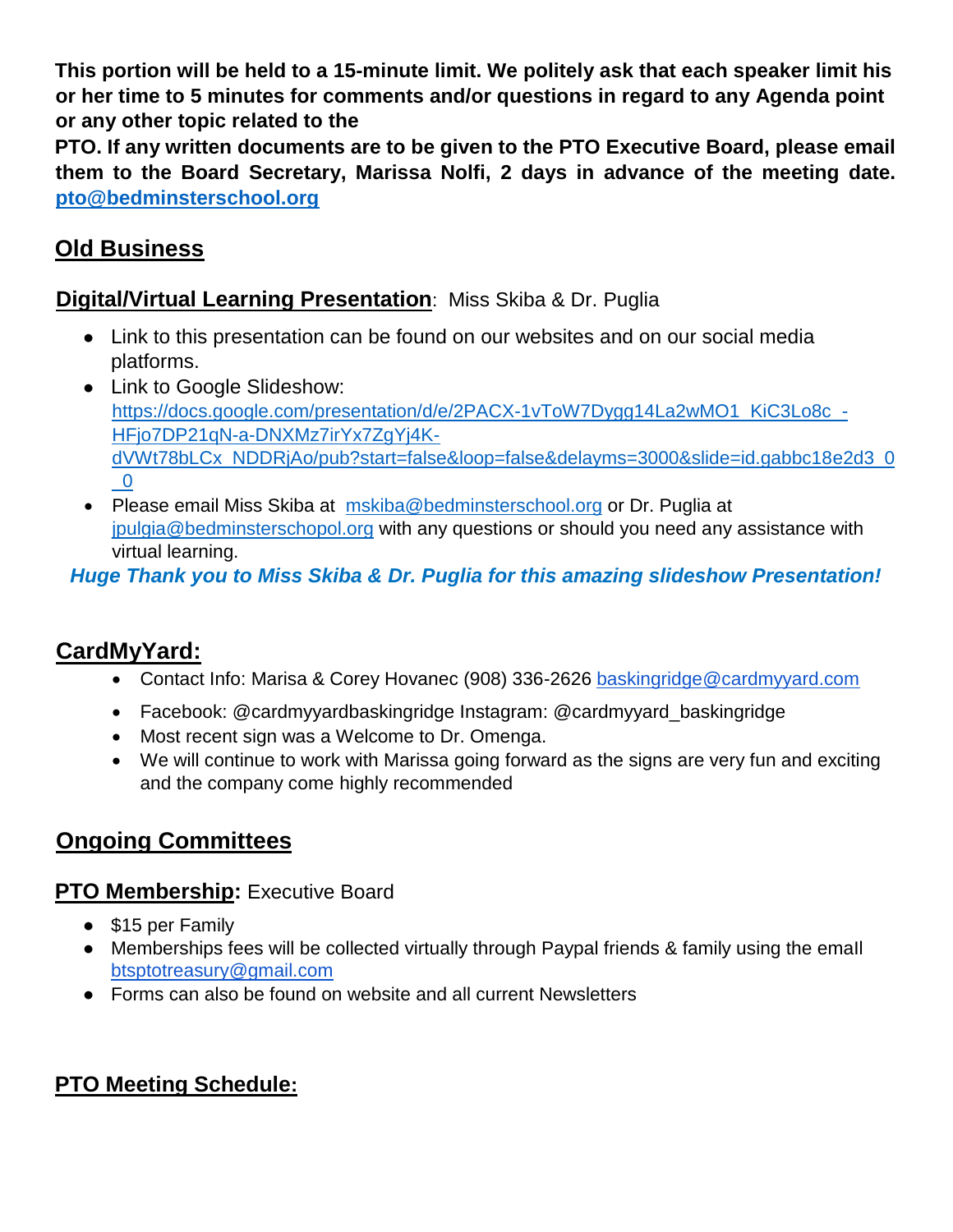- Danielle will not be hosting a March PTO meeting as there is not much for the PTO to report. Through communication with Mr. Swan and Dr. O, the decision is that they will report to parents and families anything of importance. We will be back April 13<sup>th</sup>.
- **● April 13th, 7:00pm - link to follow**
- **● May 11th, 7:00pm - link to follow**
- **● June 8th, 7:00pm - link to follow**  <http://www.bedminsterpto.org/meeting-dates.html> **\*\*Please note: All meetings are subject to change at any time. All meetings until further notice will be held virtually through Google Meet.**

## **Assemblies:** Sonia Marto

- **●** Chair people needed (at least 2) reach out to any member of the Executive PTO Board to volunteer.
- **●** We look forward to getting back on track and making the next school year one of the best with assemblies for our children as they have missed out on so much this year.
- **●** No assemblies at this time due to COVID-19 state guidelines

## **Bulletin Boards**: Faith Costabile & Danielle Fredella

**●** At a halt as there is no one allowed into the building due to COVID-19 restrictions. <http://www.bedminsterpto.org/bulletin-boards.html>

## **Bedminster Charities Fall Fest (BCFF):** Meriah Valente

- **Chair People needed.**
- Cancelled for 2020
- **Seven local charities benefit from the proceeds and the PTO is one of them!**

### **CIC, The HUB**: Anna Spitalari - not present reported by Danielle Fredella

**●** Meaningful and educational volunteer opportunities for Middle School students are offered throughout the year at Community in Crisis, The Hub; for information please email: Info@communityincrisis.org. ●<http://www.bedminsterpto.org/cic-the-hub.html>

## **SH Municipal Alliance**: Anna Spitaleri- not present

**●** nothing to report

## **Cub Scouts Pack #1749 :** Steve Frantz

- **●** Contact Cub Scout leader directly at: stevefranz@gmail.com
- **●** Hosting Pinewood Derby.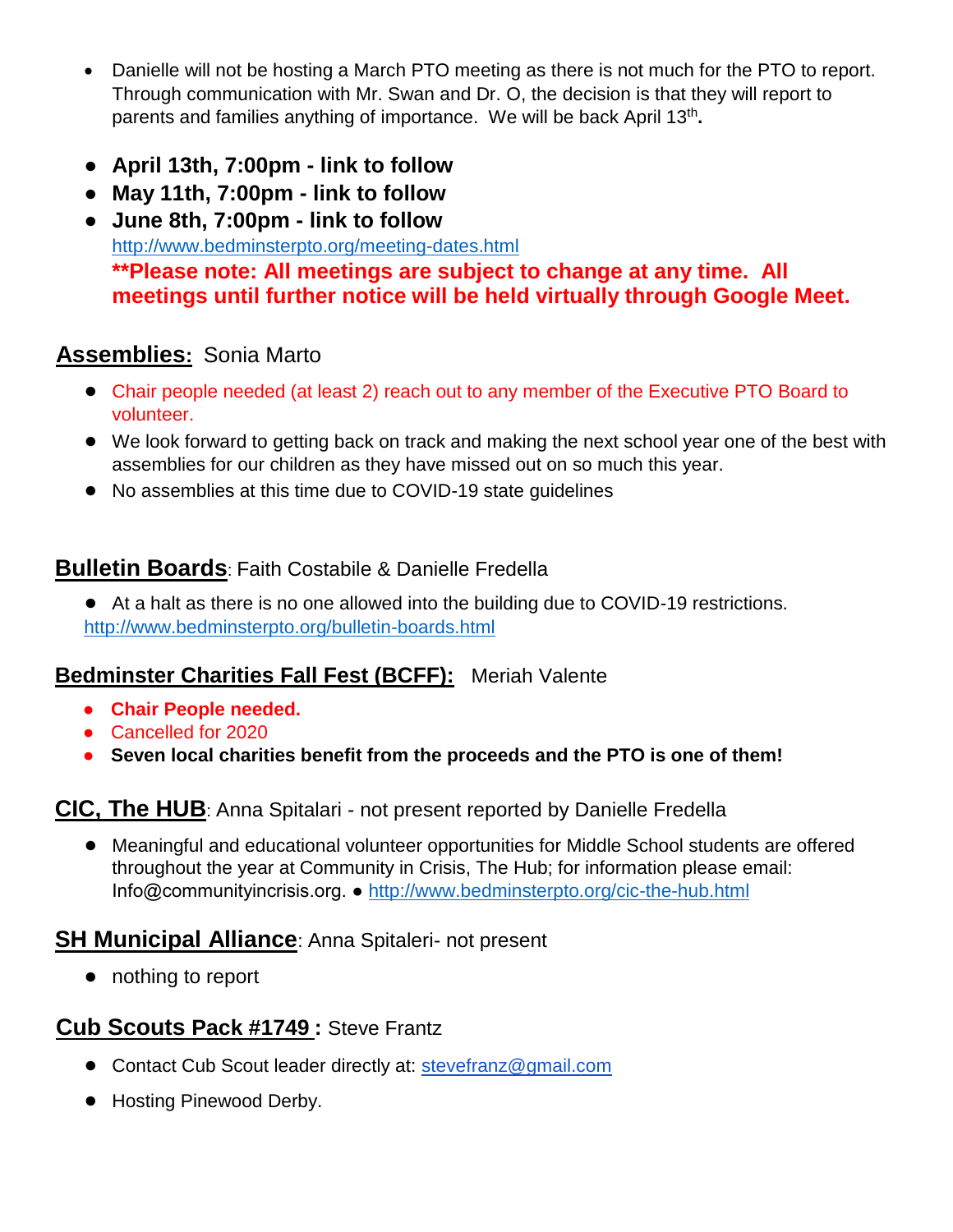# **Donations & Corporate Matching: Executive Board**

• We are extremely fortunate to have a handful of families that consider us when their

companies offer a corporate matching program.

- PTO is a 501(c)(3) nonprofit charity
- Amazon Smile Program: Bedminster PTO can be chosen as your charity to receive 0.05% of qualified purchases

## **Helping Hands**: Suzie Stevinson

●<http://www.bedminsterpto.org/helping-hands.html>

### **Homeroom Parents**: Ramsey Melendez

- Reach out to Ramsey to become a Homeroom Parent
- HRP is up & running for the 20-21 school year! Class Lists have been received and HRP's notified.
- Teachers have sent out information on behalf of all HRP's to students' parents for gathering information.
- Thank you to all HR parents who have signed up and gathered the information as well as created class lists to communicate with one another.
- Still awaiting information from a few upper grade teachers, Mr. Swan will follow up.
- Main responsibility for this year, due to COVID circumstances and no parents being allowed into the building, is to collect parent information, generate a contact list and send it out to each parent in the class as well as share any PTO information as given by Danielle, the PTO President.
- HRP's will not be asking for donations at this point this year (again due to COVID circumstances) which is usually collected at B2SN. We will revisit this spring
- Donations will be used for Teacher Appreciation week and End of Year Gifts to teachers.
- Thank you to all who have volunteered their time to the teachers and children!
- <http://www.bedminsterpto.org/homeroom-parent.html>

## **PR/Social Media/Website:** Ramsey Melendez

- Please check all social media for updates within the district regarding schedule changes and to follow all the latest news.
- Please search our platforms for our teacher presentations.
- Check for parent teacher conference schedule
- Communication is always on Social Media. All platforms have been very busy to keep our Bulldogs/Bulldog Families well informed.
- [www.bedminsterpto.org](http://www.bedminsterpto.org/)
- Facebook, Twitter, Instagram
- Dates & times and all information can be found on social media
- Facebook is our highest viewed platform
- Like us on Facebook, Instagram and Twitter